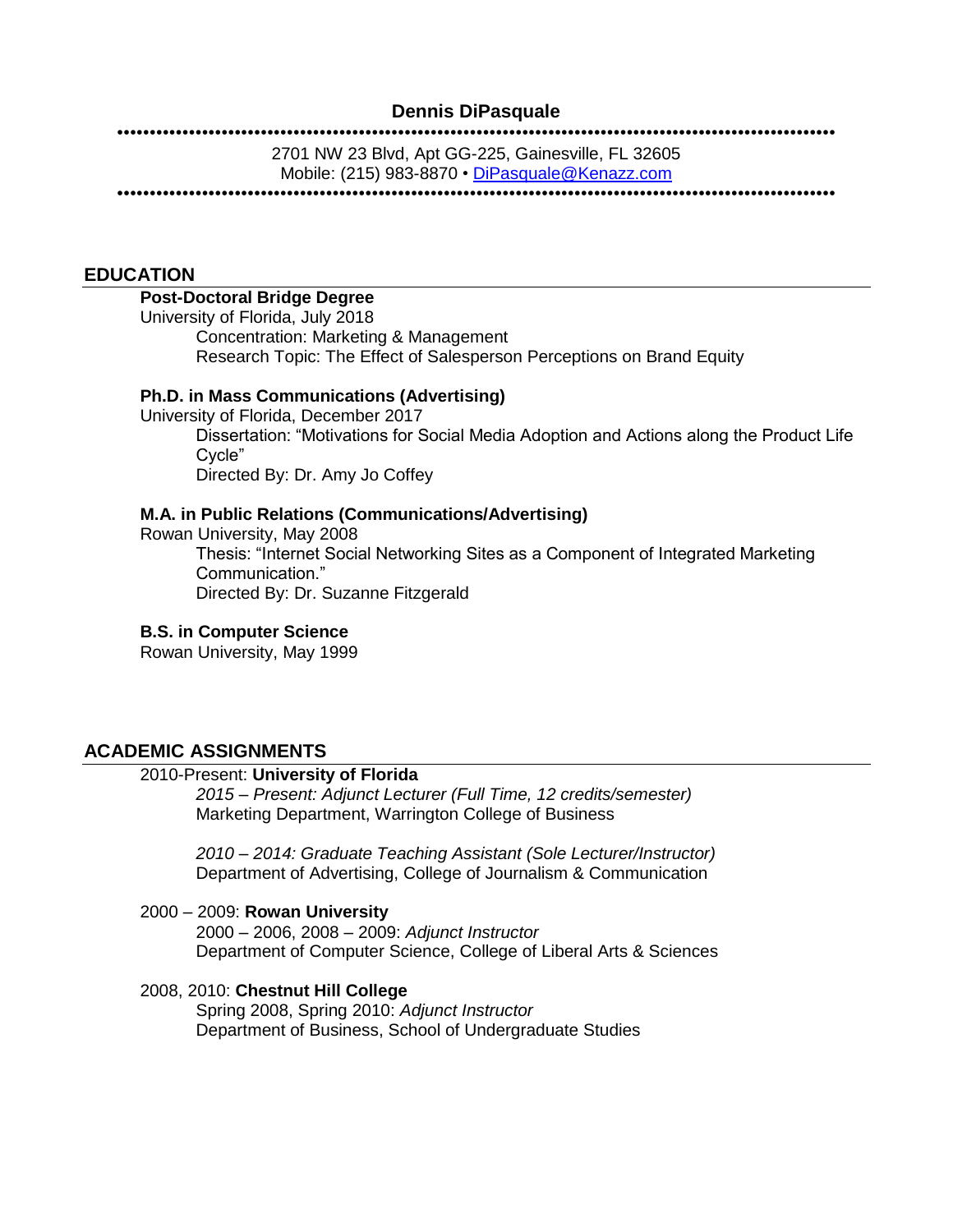## **TEACHING EXPERIENCE**

*2010 – Present University of Florida, Gainesville, FL.* 

Lecturer: Graduate Marketing Management (2018-2019)

Lecturer: Marketing Management (Summer 2019)

Lecturer: Sales Management (2015-Present)

- Lecture three sections per fall/spring semester, 30-35 students per section average to teach consultative selling with a strong marketing management focus
- Mentor/advise student groups on semester-long project: Fundraising for a local nonprofit in a business-to-business manner (solicitations of major donations)
- Coach students in several detailed sales-related role-plays throughout the semester
- Maintain relationships with local non-profits to ensure real-world student projects
- Additional activities involved outreach to potential sales program donors/sponsors and relationships with professional recruiters to help match students with careers
- Created and proposed a minor in Professional Selling

Undergraduate Honors Thesis Advisor: Samantha Hadid (Spring 2016)

• Thesis Topic: Synergistic Selling (Literature Review/Call for Research)

Lecturer: Principles of Marketing (Spring 2015)

- lectured for 800+ students, mixed online and in class
- managed a team of 10 Teaching Assistants and course administrator to facilitate instruction, supplemental student help, and assembly-style exams

Instructor: Principles of Advertising *(2010-2014)*

- Lectured up to 250 student sections on basics of advertising
- Used guest speakers to supplement lectures and bring different experiences and professions within the field of advertising directly to the students
- Used in-class projects break-out groups throughout semester to add an applicationoriented approach to theory

Instructor: Advertising & Social Media *(Summer 2013)*

- Created a seminar-style course, developed from ground up.
- Mixed theoretical aspects of group behavior to better understand social media adoption & use with practical case studies. Students understand the differences and similarities to standard media from an advertiser's perspective.
- This course uses flexible coursework to help (14) students develop professional and/or graduate-school portfolios.

Instructor: Advertising Strategy (Summer 2011)

- Instructed 17 students on basics of advertising strategy
- Used group projects to enhance the lessons learned in class and encourage a better understanding of professional work environments
- Encouraged students to find their own clients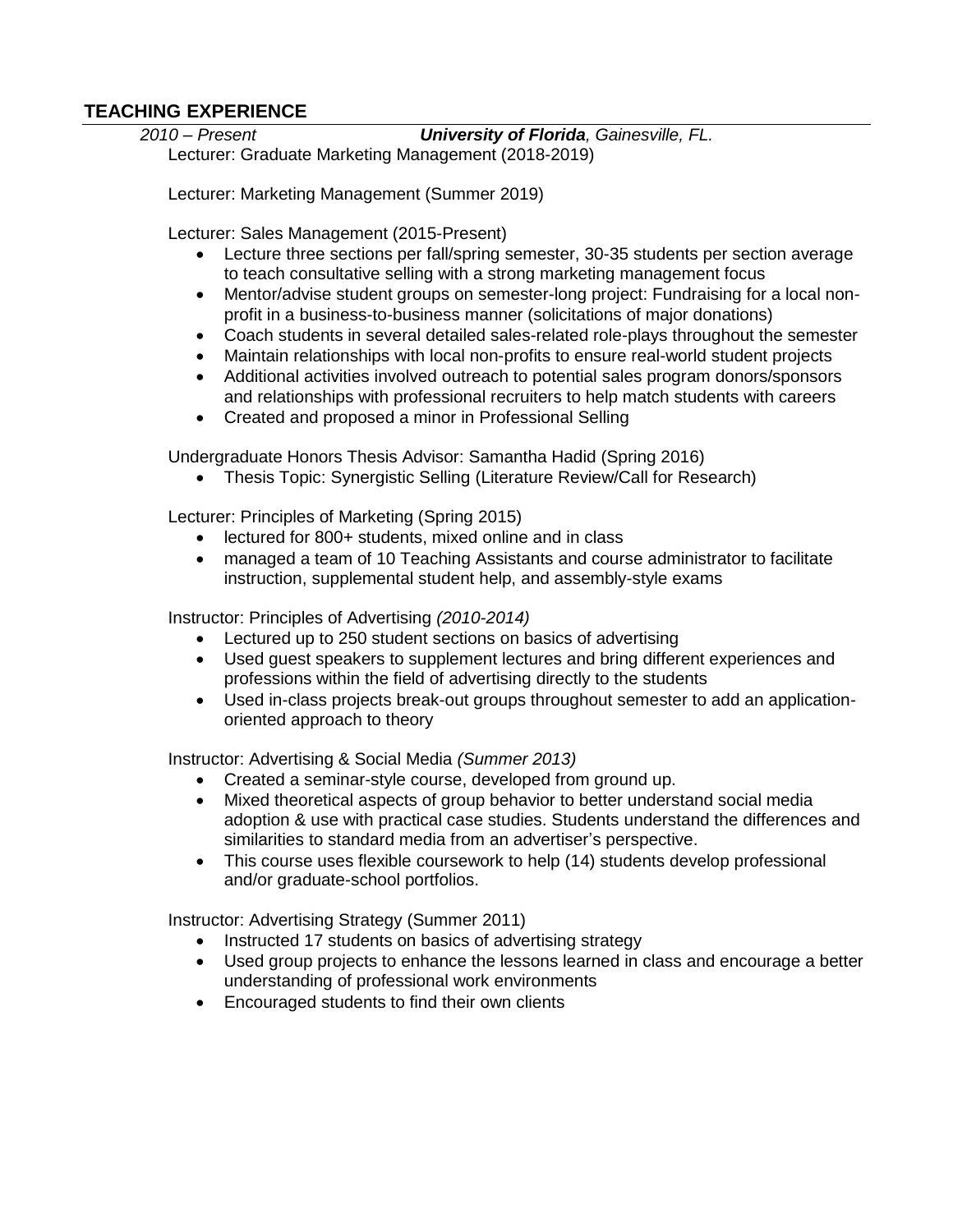## *2008, 2010 Chestnut Hill College, Philadelphia, PA.*

Adjunct Instructor: Introduction to Advertising *(Spring 2008, Spring 2010)*

- Instructed 5 to 15 students on basics of advertising, the advertising industry and marketing communication
- Focused on ethical issues in advertising per the school's catholic mission
- Used guest speakers to supplement lectures and bring different experiences and professions within the field of advertising directly to the students

## *2000 – 2010 Rowan University, Glassboro, NJ.*

Adjunct Instructor: Computing Environments *(2009 – 2010)*

 Directed two sections of 20-30 students each using a workshop/lab structure on the use of various business-level applications such as Microsoft Office Suite (Word, Excel, Access, PowerPoint)

Adjunct Instructor: Introduction to Computer Programming *(2003 –2006)*

- Instructed 20-30 students on basic computer programming (Visual C+)
- Focused on algorithm development and the process of programming as well as the syntax and language of programming

Adjunct Instructor: Computer Lab Techniques *(2000 – 2002)*

 Instructed 20-30 Computer Science Majors on the advanced use of the Unix operating system from a text-based administrative and programming approach

# **RELEVANT MARKETING/ADVERTISING POSITIONS & CONSULTING EXPERIENCE**

2018 – Present

*Marketing and Business Strategy Coaching Drew Doerr corporate chair massage (Gainesville, FL)*

2014 – Present

*Marketing Strategy Consulting, Super Cool Bike Shop (Gainesville, FL)*

## Fall 2012

*Competitive Analysis Research Consulting Hamlyn Senior Marketing (Cherry Hill, NJ):* 

## *2010*

*Brochure Design & Marcom Strategy Consulting American Institute of Physics (Beltsville, MD)*

## 2009 – 2010

*Marcom Strategy Consulting Broderick Family Chiropractic (Sewell, NJ):* 

## *2007 – 2008*

*Web Design Consultant Quality Carpets (Glassboro, NJ)*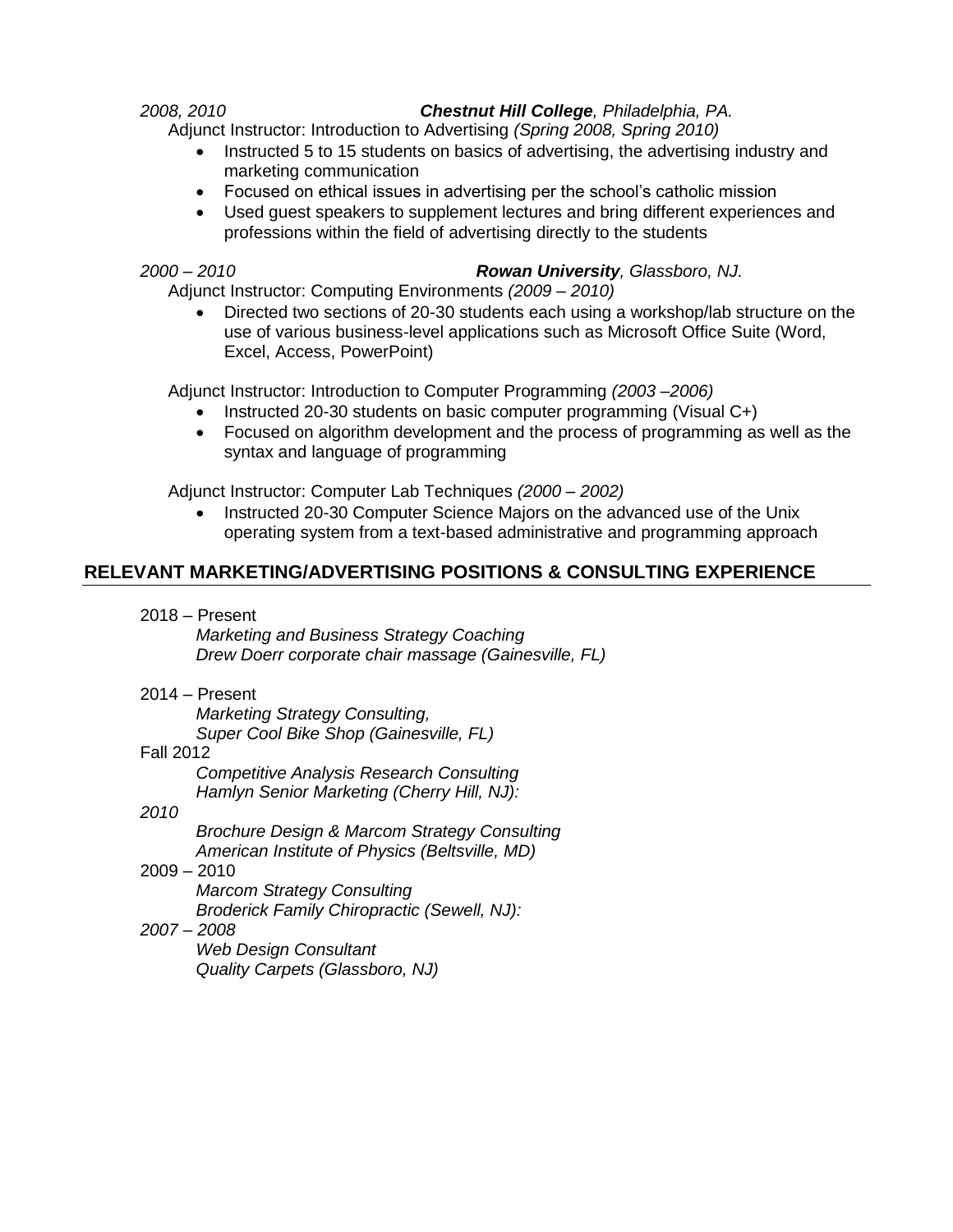*2006 – 2007*

*Director of Brand Development South Jersey Federal Credit Union (Deptford, NJ):* 

- Managed Marketing Department's budget
- Oversaw strategy & development of the SJFCU brand assets
- Shopped competitors to evaluate opportunities in the local market
- Evaluated advertisements for competitors daily through local print media
- Designed & placed advertising in local print & electronic media
- Created, monitored & managed internal communication via corporate intranet
- *2005 – 2011*

*Web Design & Strategy Consultant NJ State Police Memorial Association (Trenton, NJ)*

*2003 – 2010*

*Principal, Kenazz Communication (Glassboro, NJ)*

Marketing Communications Consulting for small to mid-sized clients

- Managed interns and consultants
- Sought new business through networking, presentations and pitches
- (See other consulting for more details on clients and activities)
- *2003 – 2010*

*Strategy and Design Consultant R&B Showcase Magazine (Willingboro, NJ):* 

## **CONFERENCE PAPERS**

- Jewett, A., DiPasquale, D., (2013). *What's black and blue and read online: An analysis of newspaper website aesthetics and the influence of circulation size.* Association for Education in Journalism and Mass Communication Annual Conference, Washington, DC, August 8-11.
- Zhang, M., Xie, Q., DiPasquale, D. (2013)., *White vs. Tan: A Cross-Cultural Study of Skin Beauty Perceptions Between Chinese and American Women.* Association for Marketing & Health Care Research 32nd Annual Conference, February 27-March 1.

## **CURRENT RESEARCH**

DiPasquale, D. *Social Media Adoption and the Product Life Cycle* (Dissertation Completed)

- DiPasquale, D. *Anti-Social Personalities' Use of Social* Media. (Manuscript Completed)
- DiPasquale, D. *The Big Five Personality Traits as Psychological Antecedents to Social Media Adoption and Use*. (Data Collected)

## **CITATIONS AND MENTIONS**

- Martinovitch, M., (2016). "Marketing class's sales pitch results in more than \$50,000," *Warrington Newsroom.* (quoted)
- Moriarity S., Mitchell N., Wells W. (2015). *Advertising & IMC: Principles and Practice. 10/e.* Pearson Education. Upper Saddle River, NJ. (quoted)
- Skane, A., (2013, Sep. 12). "Tomagotchi makes a comeback," *The Independent Florida Alligator.*  (quoted)